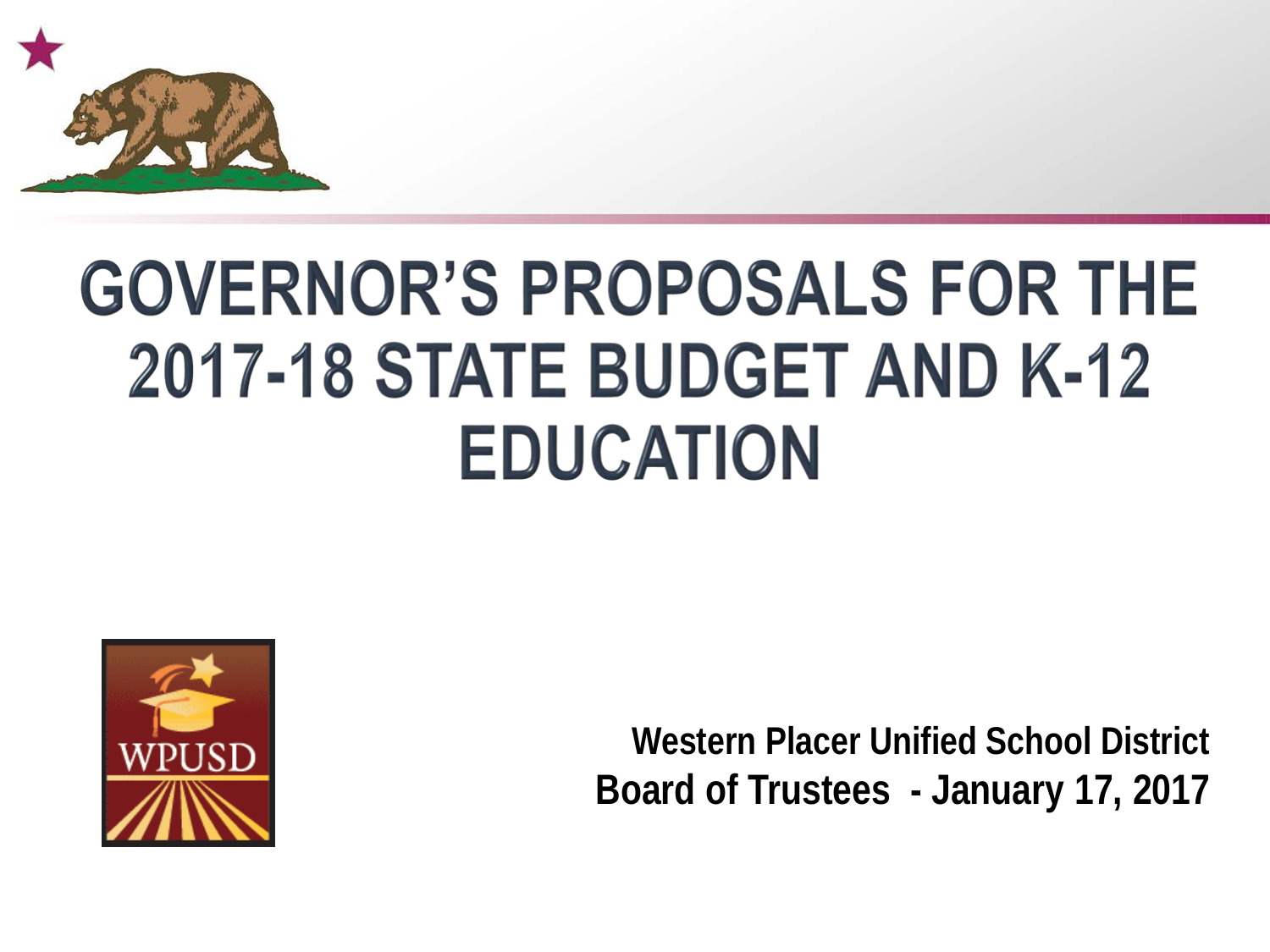

## **Proposition 98 and the Major K-12 Proposals**

**1**

- **The Governor's Budget proposal includes:**
	- **\$744 million for LCFF gap closure**
	- **\$422.9 million for the K-12 portion of Proposition 39 (2012) – Clean Energy Jobs Act**
	- \$287 million for discretionary one-time uses
	- \$200 million for the Career Technical Education Incentive Grant (CTEIG) **Program**
	- **\$93 million to support projected charter school ADA growth**
	- \$58.1 million for categorical programs' cost-of-living adjustment **([COLA] – 1.48%)**
	- \$8.5 million for the Mandate Block Grant (MBG) to reflect the addition of the **Training for School Employee Mandated Reporters program**
	- \$2.4 million for county offices of education (COEs) to support COLA and **ADA changes**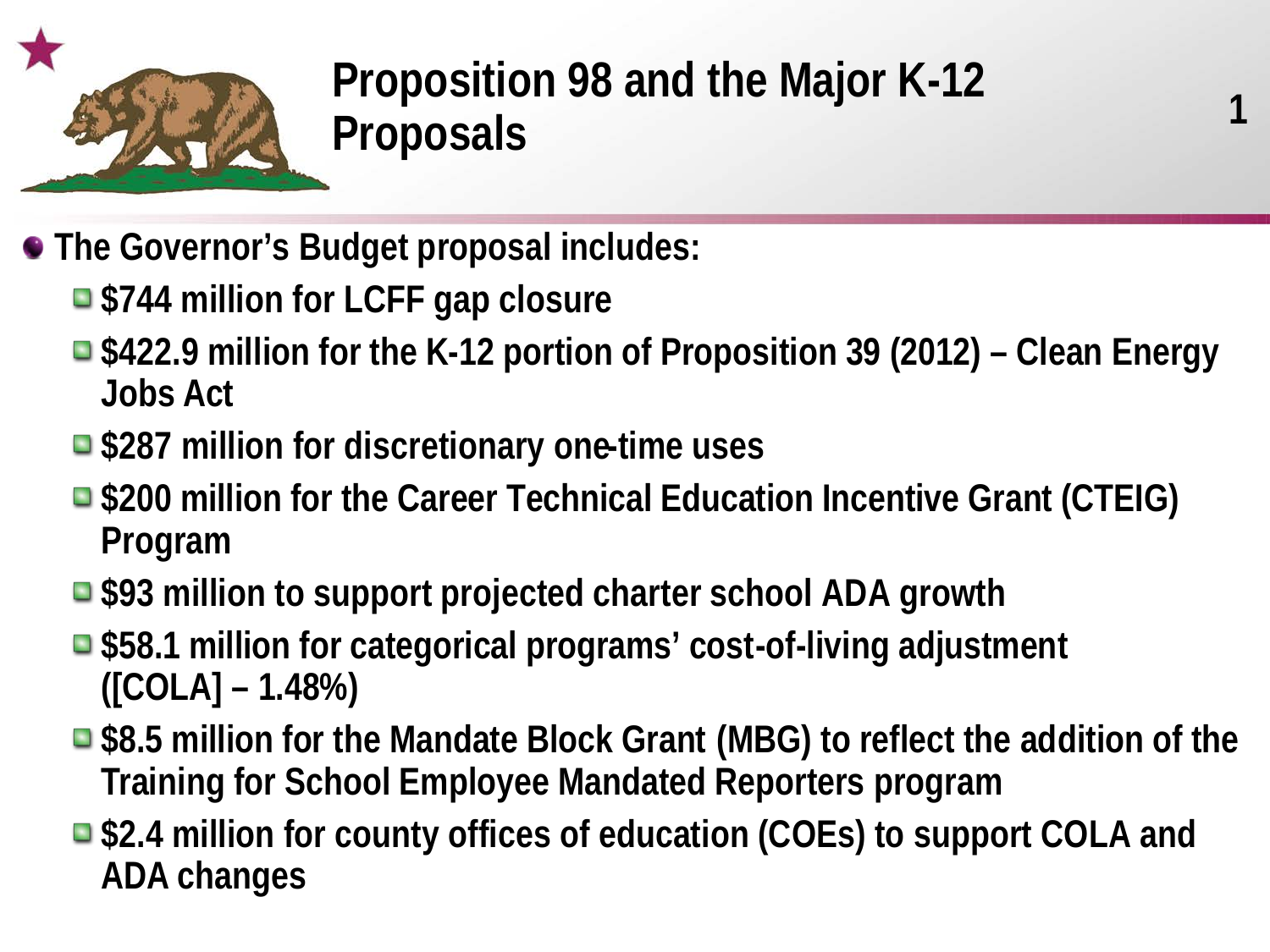

### **Transition from Proposition 30 to Proposition 55**

- **Proposition 55 extends the temporary personal income tax increase first enacted by Proposition 30**
- **While the higher tax rates for high-income earners will be extended for an additional 12 years (through 2030), the sales tax increase expired at the end of 2016**
	- However, the Department of Finance (DOF) forecast of General Fund **revenues for the 2016-17 Budget Act assumed expiration of both taxes**
	- **The passage of Proposition 55, therefore, has resulted in higher projected state revenues commencing in 2018-19**
		- **Any revenue boost will be realized in the second half of the year, with the full effects experienced in 2019-20**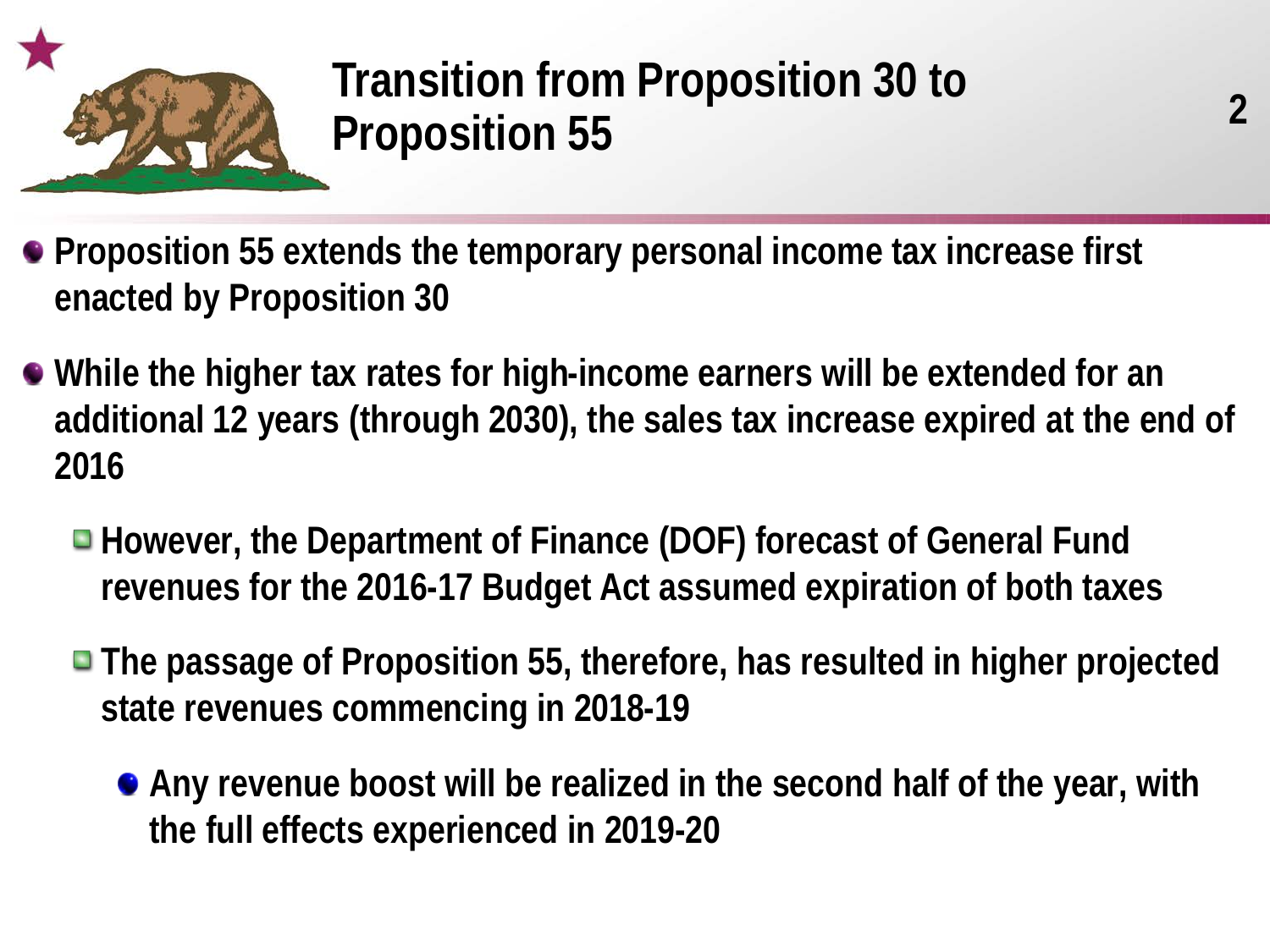

## **2017-18 Local Control Funding Formula**

- **The Budget proposes \$744 million for continued implementation of the LCFF**
- **New funding is estimated to close the gap between 2016-17 funding levels and LCFF full implementation targets by 23.67%**
- 96% of the gap closed in the first five years, but...
	- **No change from 2016-17**
	- New LCFF allocation only sufficient to pay cost of the COLA increase to the **grade span per-ADA rates**
- **The LCFF base grant targets are adjusted for an estimated 1.48% COLA in 2017-18**
- **2017-18 LCFF growth provides an average increase in per-pupil funding of \$132 per ADA**
	- **Individual results will vary**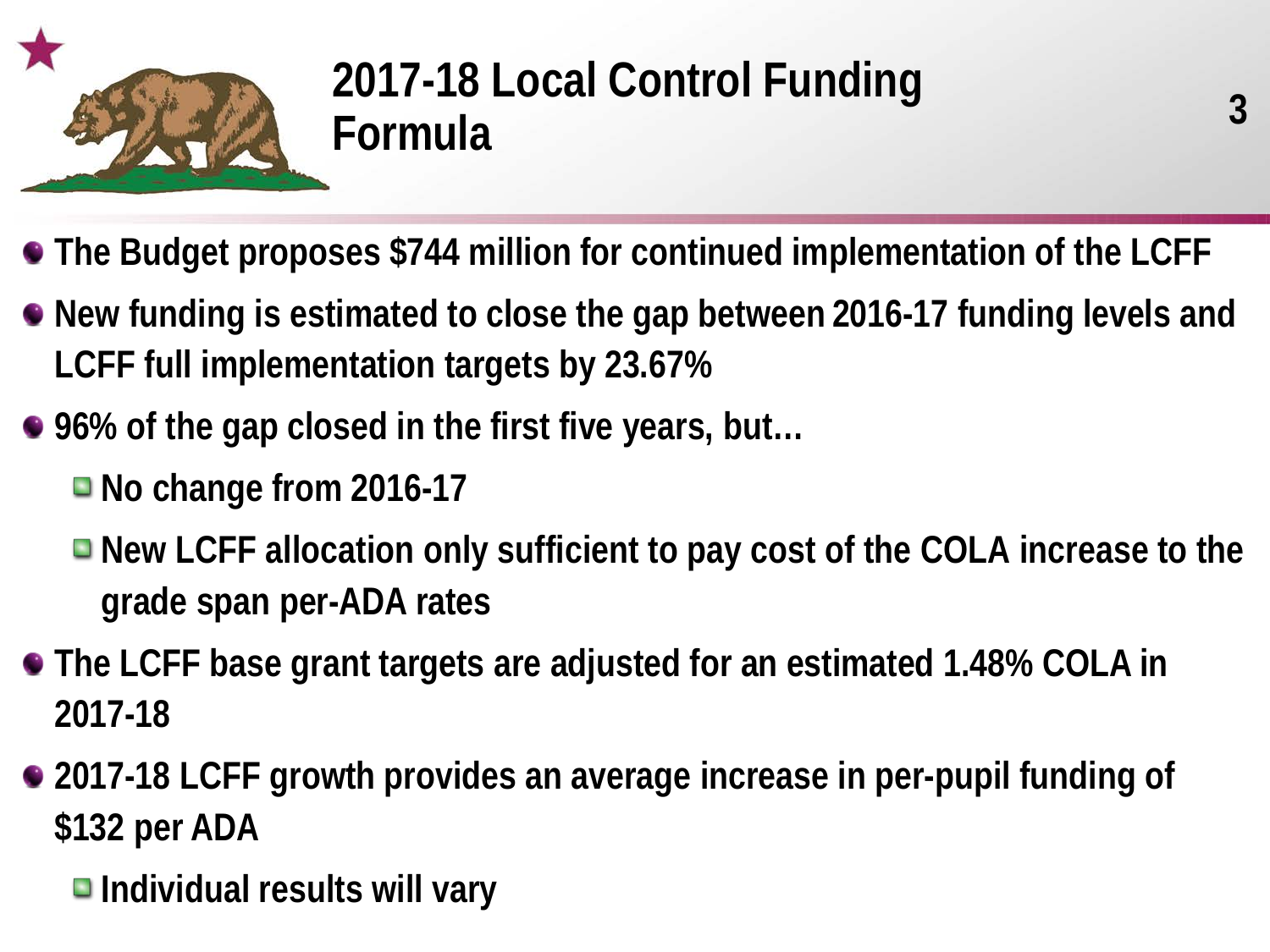

## **Department of Finance Forecasts**

**4**

#### **Average Gap Closure Funding Per Pupil**

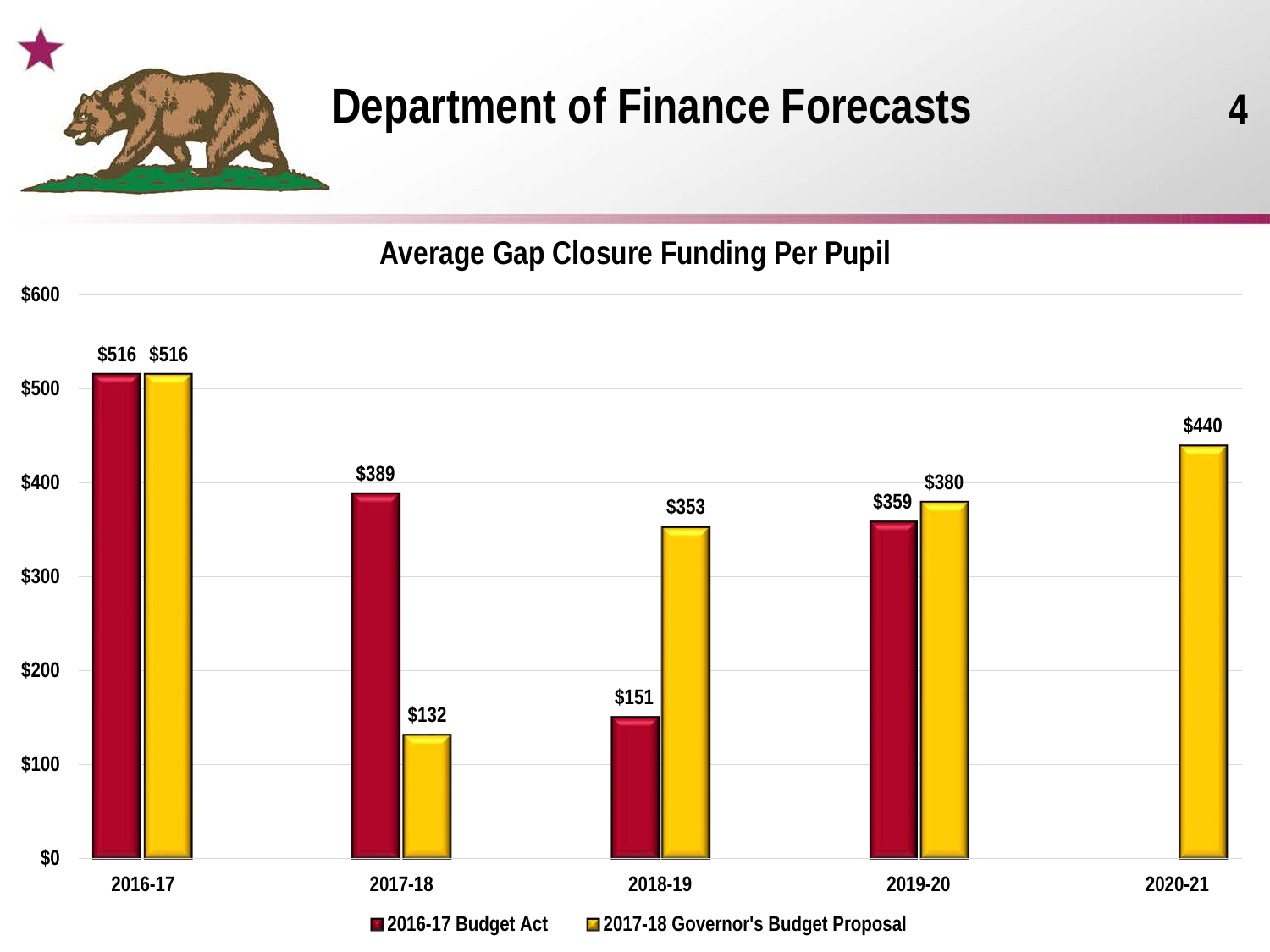

### **Examples of Changes in MYPs**

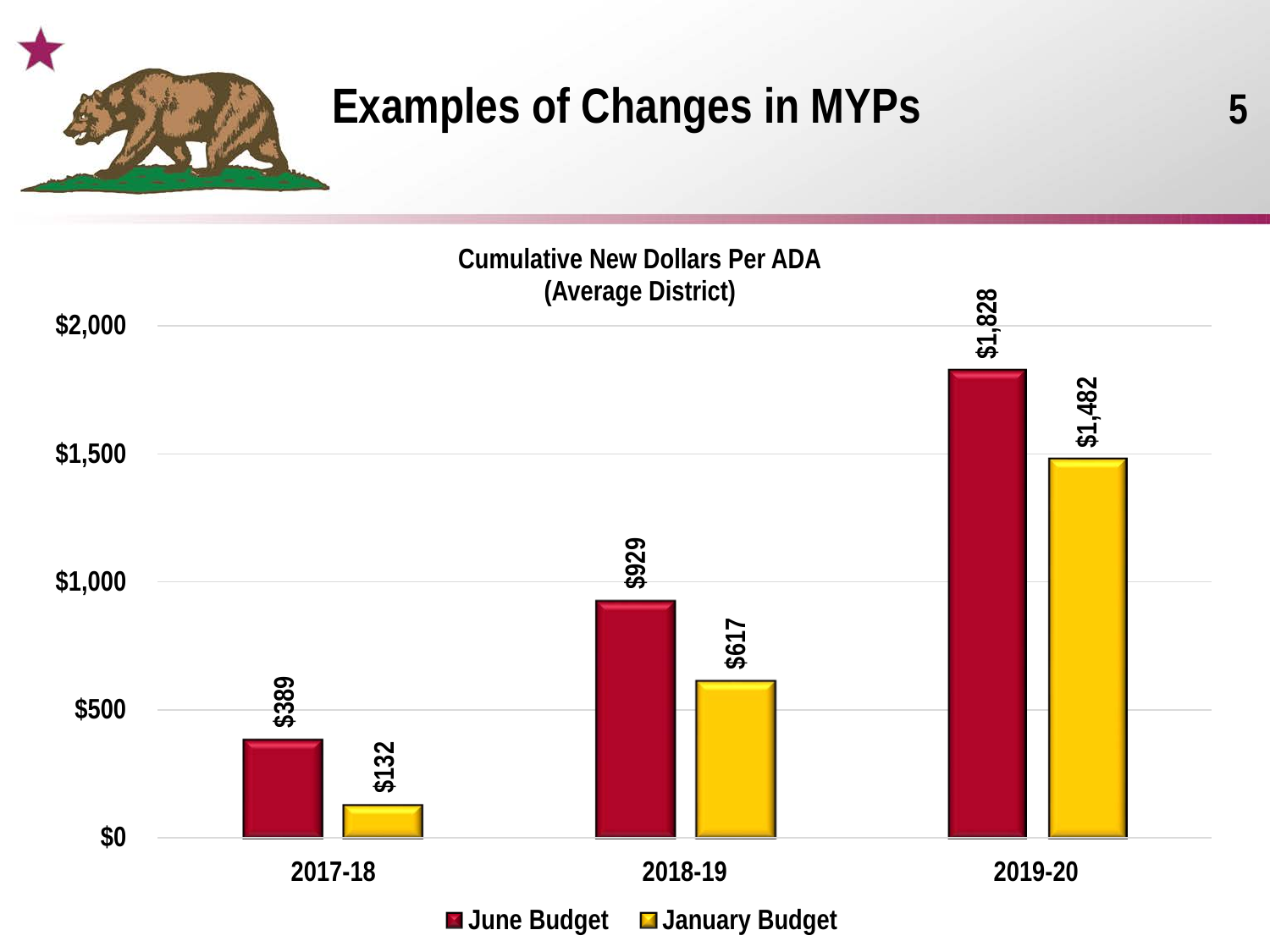

### **Multiyear Projections – Final Considerations**

- **CalSTRS and CalPERS employer contributions are still increasing**
- $\blacksquare$  Health and welfare contributions are increasing
- **Contributions to restricted programs continue to increase**
- **Declining enrollment will continue to make it difficult to balance the budget**
- Education will be receiving 40% vs. 90% of new state revenue once the **Maintenance Factor is paid off**
- **Expectations are for COLA-only years after the LCFF target is reached**
- **The reserve cap, if implemented, demands a balanced budget**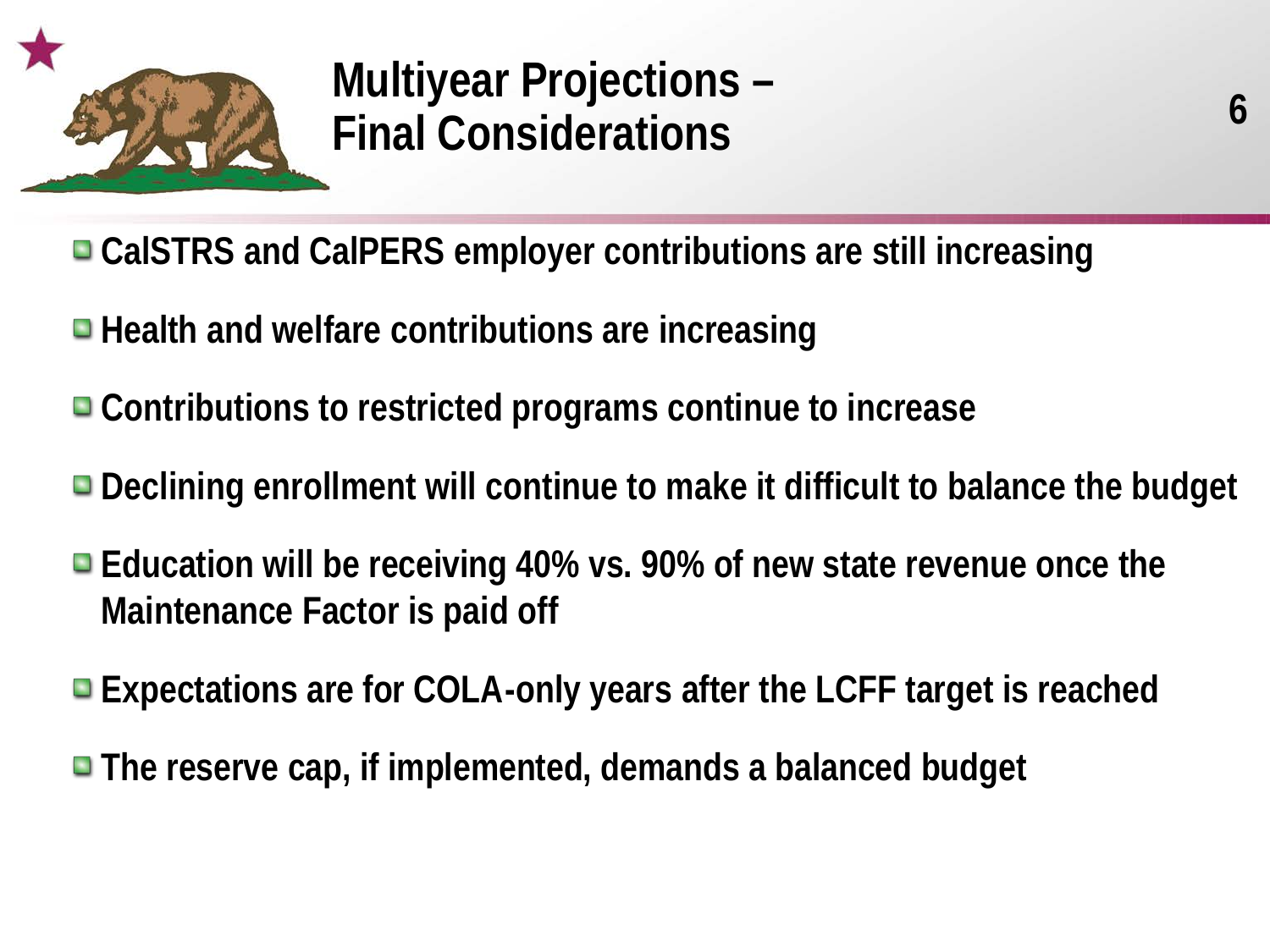

### **Revenues Now Flatten Out**

**State revenues, and Proposition 98 revenues, are now forecast to flatten out**

- **Districts that budgeted for the DOF estimated increases forecast earlier may now come up way short**
- Even with the addition of the Proposition 55 taxes in the out years, **education funding is now projected to be below earlier forecasts**
- **Erosion in the state's revenue forecasts consume all of the gains from Proposition 55**
- **Collective bargaining settlements that left the district with a "positive" certification at First Interim may come up short at the Second Interim**